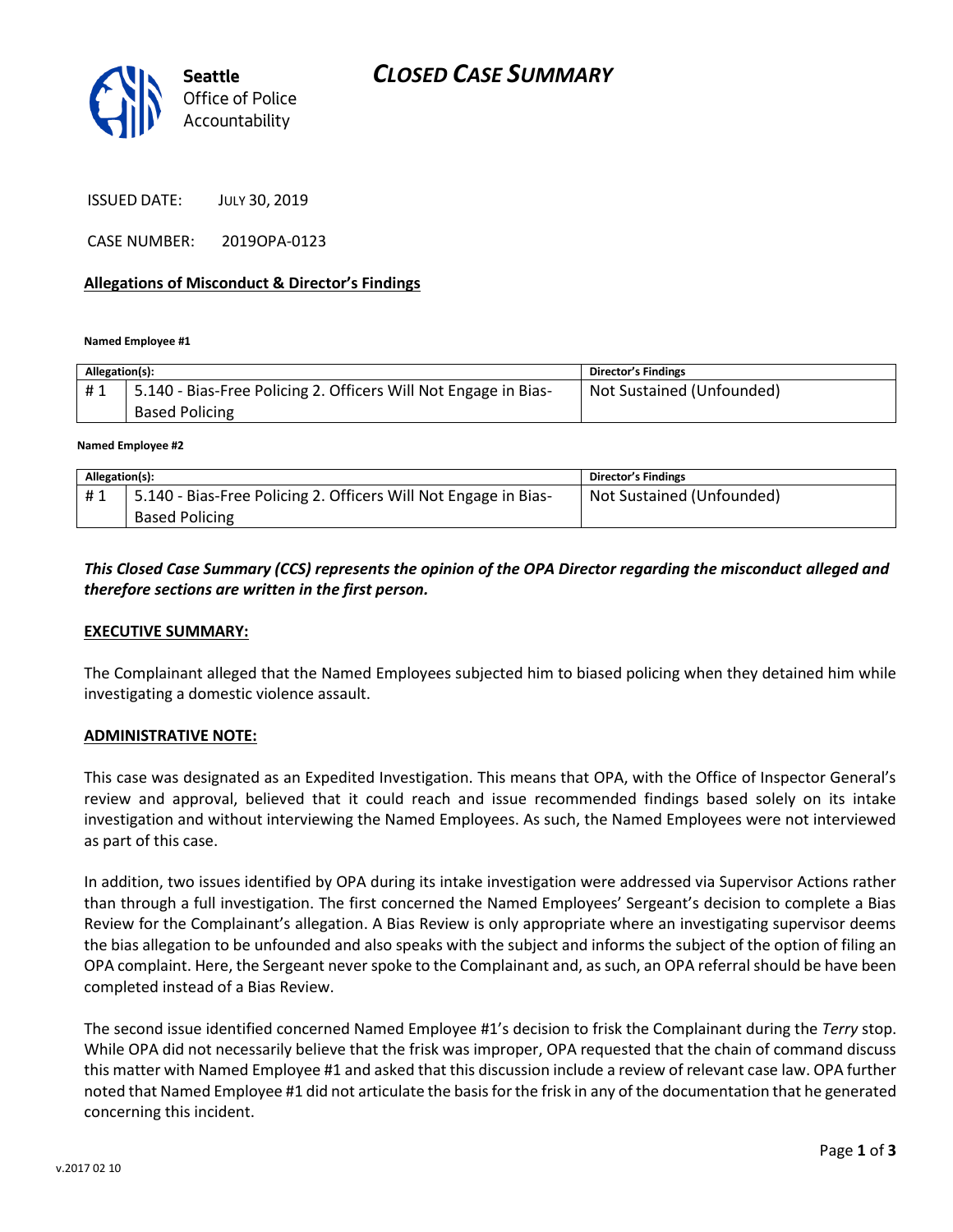# *CLOSE CASE SUMMARY*

OPA CASE NUMBER: 2019OPA-0123

### **ANALYSIS AND CONCLUSIONS:**

## **Named Employee #1 - Allegations #1** *5.140 - Bias-Free Policing 2. Officers Will Not Engage in Bias-Based Policing*

On February 4, 2019, the Named Employees responded to a 911 call regarding a domestic violence (DV) assault. The information provided to the Named Employees was that a male suspect had just kicked a female victim in the face. The male suspect was reported to be traveling southbound from the location of the incident. The following description was provided of the male suspect: "BM, 37, DK GRY JKT, BLK PANTS," and the victim was, "BF, 37-41, BLU COAT, BLK PANTS." After the Named Employees arrived in the vicinity of the scene, they located and detained a male. The Named Employees reported that they stopped the male, who they believed matched the description of the possible suspect. The male is the Complainant in this case.

While the Named Employees were speaking with the Complainant, officers located and interviewed a woman who was believed to be the victim of the DV assault. However, she denied any involvement in this alleged DV incident. The Named Employees concluded their investigation by determining that the DV had not occurred or, in the alternative, that the incident did not involve the Complainant and the woman who had been interviewed.

During the Named Employees' detention of the Complainant, he stated that he believed he was only stopped because he is Black. The Named Employees requested that a Sergeant come to the scene to investigate the Complainant's bias allegation; however, the Complainant departed before the Sergeant arrived. The Named Employees reported that they offered a business card with an incident number to the Complainant, but he ignored them and walked away. The Sergeant reported that he tried to call the Complainant but could not ultimately reach him.

During its investigation of this matter, OPA made multiple attempts to contact the Complainant but these attempts were unsuccessful. Thus, the Complainant was not interviewed as part of this investigation.

OPA further reviewed the Body Worn Video (BWV) associated with this incident. The BWV confirmed that the Complainant largely matched the description provided by the 911 caller.

SPD Policy 5.140 prohibits biased policing, which it defines as "the different treatment of any person by officers motivated by any characteristic of protected classes under state, federal, and local laws as well other discernible personal characteristics of an individual." This includes different treatment based on the race of the subject. (*See id*.)

Based on OPA's review of the evidence, there is no indication that either of the Named Employees engaged in biased policing. The Complainant was stopped and questioned because the Named Employees reasonably believed that he matched the description of the DV suspect, not because of his race or membership in any protected class. This is further established by the BWV of this incident. For these reasons, I recommend that this allegation be Not Sustained – Unfounded as against both Named Employees.

Recommended Finding: **Not Sustained (Unfounded)**



**Seattle** *Office of Police Accountability*